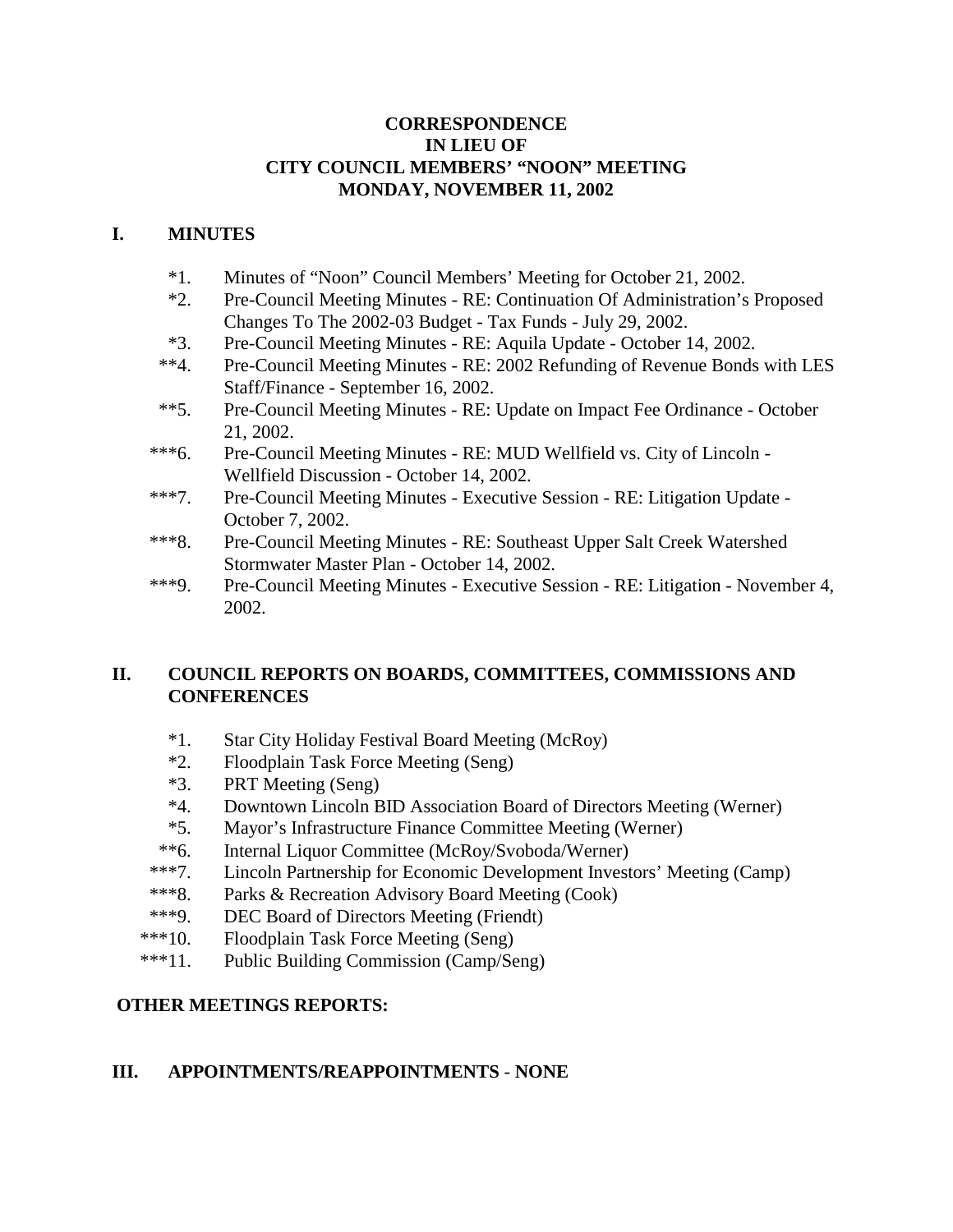# **IV. REQUESTS OF COUNCIL FROM MAYOR - NONE**

## **V. MEETINGS/INVITATIONS**

- 1. The Community Health Endowment (CHE) of Lincoln recently released their draft Funding Priorities for 2003 - Therefore, on behalf of the CHE of Lincoln, they would like to invite you to present your views at the Townhall Forum on Tuesday, November  $12<sup>th</sup>$  from 4:00 p.m. to 6:00 p.m. - County/City Building in Room 115. (See Letter of Invitation)
- 2. You are cordially invited to StarTran 2002 Holiday Light Tours to be held on Wednesday, December 11<sup>th</sup>; Friday, December 13<sup>th</sup>; Wednesday, December 18<sup>th</sup>; Friday, December  $20^{th}$ ; – Loading at 7:00 p.m. at StarTran – Tour is from 7:30 p.m. to 9:00 p.m. (This time is for all dates) – Reservations are necessary limited seating is available - RSVP to Kitty Miller at 441-8469 -- (See Invitation)
- 3. The Lied Center for Performing Arts presents the E.N. Thompson Forum on World Issues - Mary Pipher - The Middle of Everywhere: The World's Refugees Come to Nebraska at 3:30 p.m. on Wednesday, November 13, 2002 at the Lied Center for Performing Arts, 301 No.  $12<sup>th</sup>$  Street - Free Admission – (See Invitation)
- 4. Please Join certified facilitator Karen Jensen for Lunch and Conversation about "Effective Public Participation Processes" - on Friday, November 22, 2002 from 11:45 a.m. to 1:30 p.m. – at Olsson Associates, 1111 Lincoln Mall - RSVP to Dena Stapelman at 458-5992 – (See Invitation)
- 5. Community Health Endowment to Sponsor Sustainability Workshop "Sustainability for the Long Haul" on Wednesday, November 20, 2002 from 9:00 a.m. to 4:30 p.m. at the Lancaster Extension Education Center, 444 Cherrycreek Road. (Also, this is listed on the Director's Agenda for 11/11/02 under "Miscellaneous"- Material attached to the Director's Agenda for 11/11/02) (See Release)
- 6. Downtown Neighborhood Association Membership Meeting on Tuesday, November 19, 2002 at 7:00 p.m. - at the Downtown Lincoln Senior Center, 1005 "O" Street - (See Invitation)
- 7. Time Warner Cable Step into the C-SPAN Bus Featuring Book TV on Monday, November 11, 2002 from 2:00 p.m. to 4:00 p.m. - at Lee Booksellers, Parking Lot, 5500 S. 56<sup>th</sup> Street - Questions call Ann Shrewsbury at 421-0378. (See Invitation)